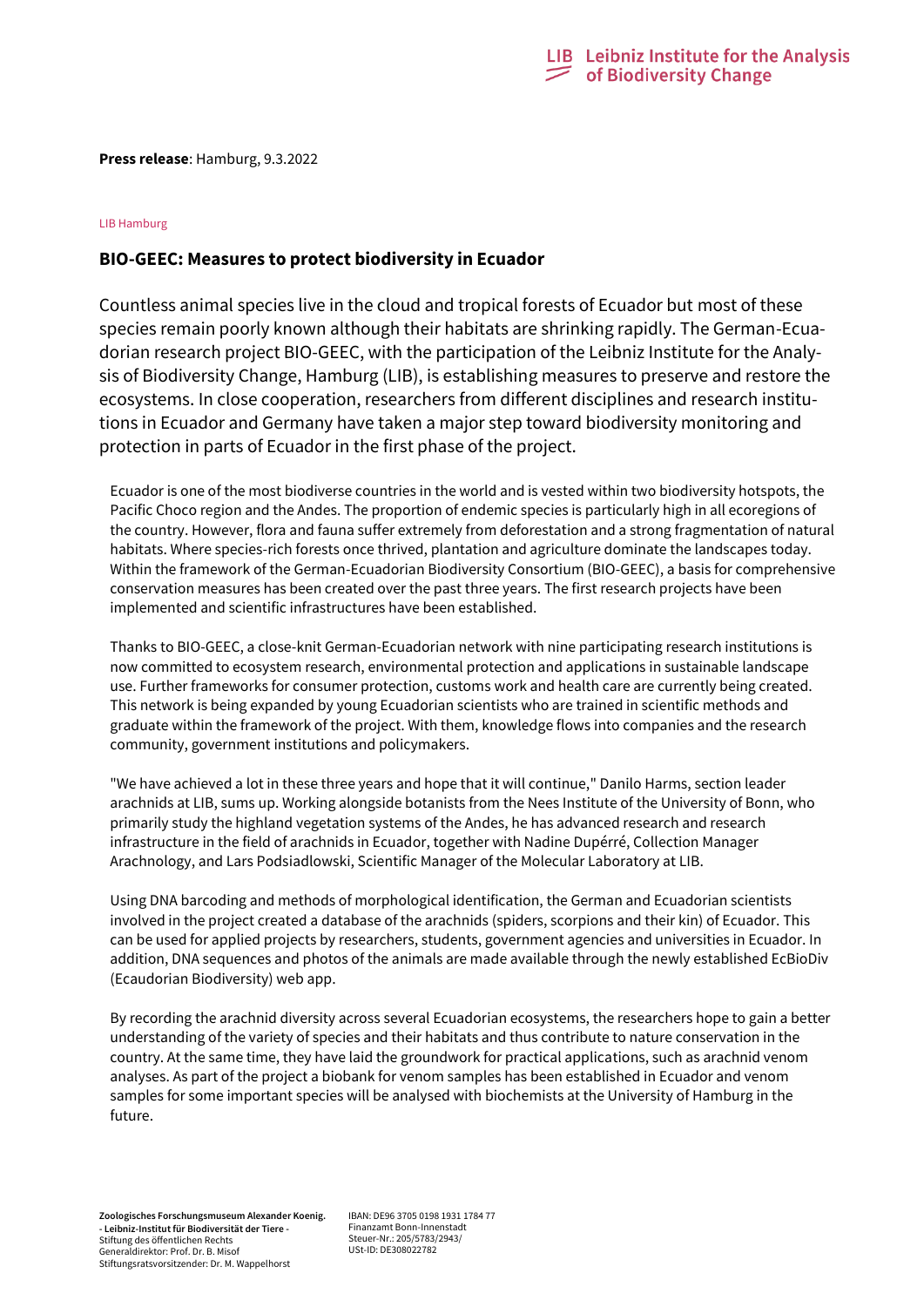For faster and more cost-effective genetic analysis, the German partners provided the Ecuadorian institutes with sophisticated pipelines for DNA barcoding of plants and microbes as well as animals. In total, the scientists collected and identified 2,500 arachnid samples as part of BIO-GEEC, characterized them using DNA barcodes and morphology, and described seven new tarantula species during the first phase of the project with more species to follow soon.

Three arachnid species that produce highly dangerous venoms for humans have already been widely researched, such as the brown recluse spider (Loxosceles, blood toxins), the banana spiders (genus Phoneutria, neurotoxins) and the thick-tailed scorpion (genus Tityus, neurotoxins). However, now other venoms have been collected that have not been investigated before. Scientists took a total of 300 venom samples from 20 different scorpion and spider species during the project. They will be analyzed by biochemists at the University of Hamburg.

"Close cooperation between researchers from different disciplines and countries is the project work of the future," Harms emphasizes. "Experts from Ecuador and Germany have worked closely together under one objective, each contributing and sharing their specialized knowledge. We have laid the groundwork for future joint research and better protection of habitats in Ecuador."

*BIO-GEEC is funded by the "German Academic Exchange Service" (DAAD) and the "Deutsche Gesellschaft für Internationale Zusammenarbeit" (GIZ) and is implemented in close cooperation with the Ecuadorian "Instituto Nacional de Biodiversidad" (INABIO).*

## **Contact**

Leibniz Institute fort he Analysis of Biodiversity Change (LIB) Dr. Danilo Harms Section Head Arachnology Curator of Arachnids, Myriapods and Basal Arthropods E-Mail: [d.harms@leibniz-lib.de](mailto:d.harms@leibniz-lib.de)

Nadine Dupérré Collection Manager Arachnology E-Mail[: n.duperre@leibniz-lib.de](mailto:n.duperre@leibniz-lib.de)

**Press contact** Mareen Gerisch Press & Communication, Hamburg [m.gerisch@leibniz-lib.de](mailto:m.gerisch@leibniz-lib.de)

### **About the LIB**

The Leibniz Institute for the Analysis of Biodiversity Change (LIB) is dedicated to the study of biodiversity and its change. Since 1 July 2021, our researchers have been working at two locations: the Zoological Research Museum Alexander Koenig in Bonn and the former Ce ntrum für Naturkunde in Hamburg. The Director General is Prof. Dr Bernhard Misof, who heads the LIB across all locations.

### **About the Leibniz-Association**

The Leibniz Association currently comprises 96 research institutes and scientific infrastructure facilities for research as well as three associate members. The orientation of the Leibniz institutes ranges from the natural sciences, engineering and environmental sciences to economics, social sciences, spatial sciences and the humanities. Leibniz Institutes work strategically and thematically on is sues of importance to society as a whole The Federal Government and the Länder therefore jointly fund the institutes of the Leibniz Association.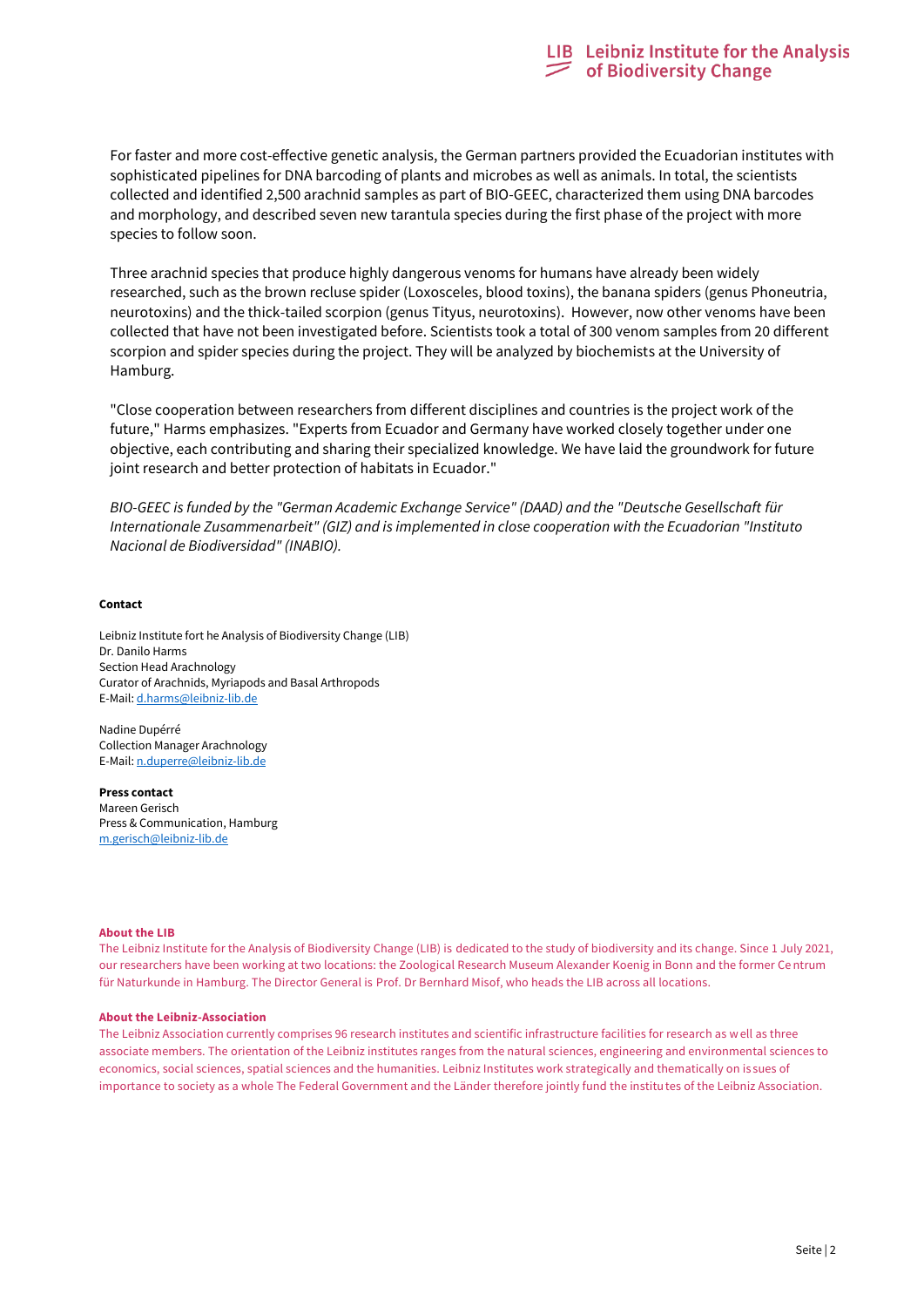



Caption: Countless previously unknown animal species, many of them endemic, live in the cloud forests of Ecuador.

Copyright: LIB, Nadine Dupérré



Caption: LIB researchers, together with students from Ecuador, study spider diversity in the Amazonian forests. Copyright: LIB, Nadine Dupérré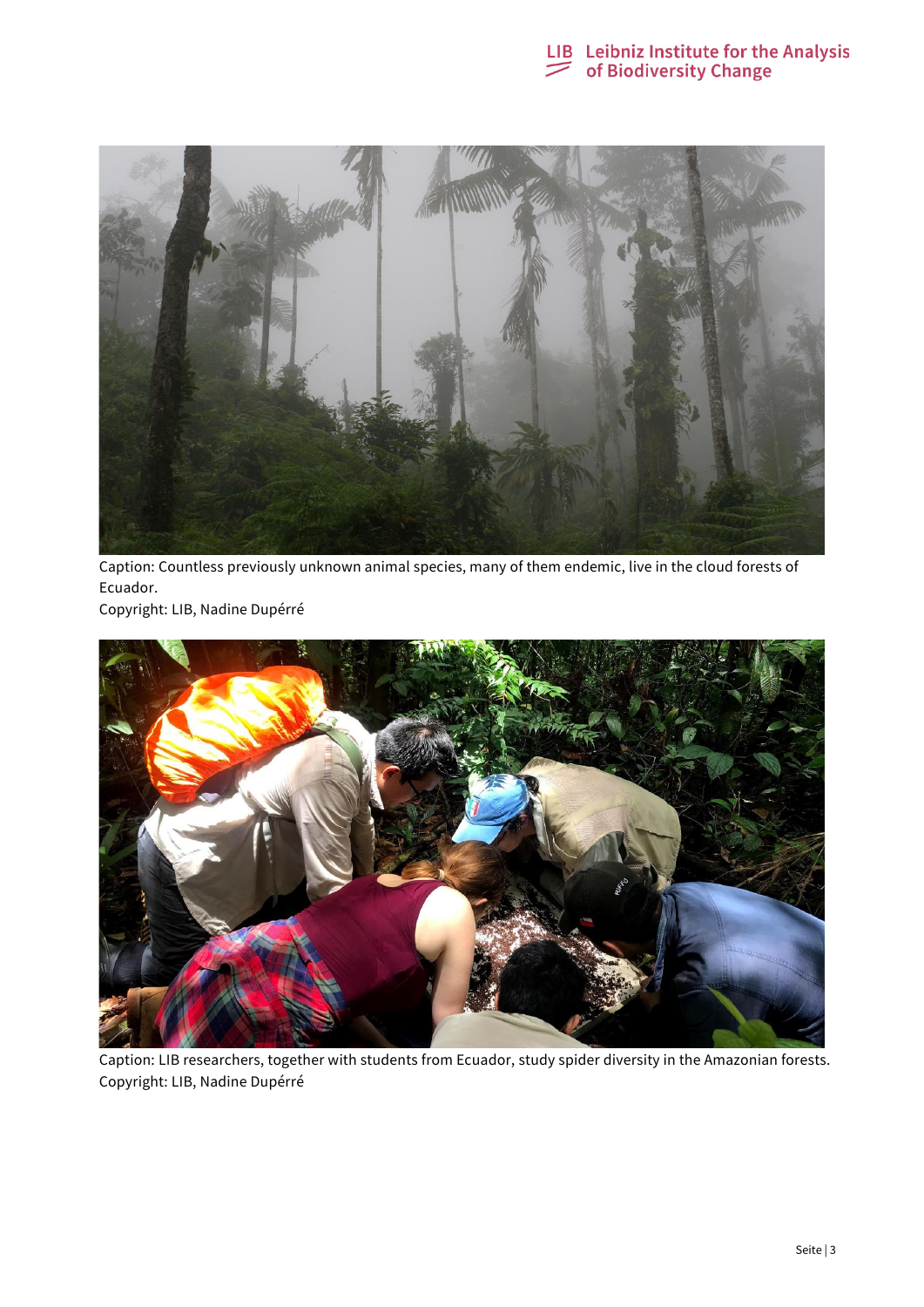



Caption: Ecuador's flora and fauna suffer extremely from deforestation and a strong fragmentation of natural habitats. Where there used to be species-rich forests, there is now plantation and agriculture. Copyright: LIB, Nadine Dupérré



Caption: The described spider species *Micrathana clypeata* is already deposited in the newly established database of arachnids of Ecuador. Copyright: LIB, Nadine Dupérré